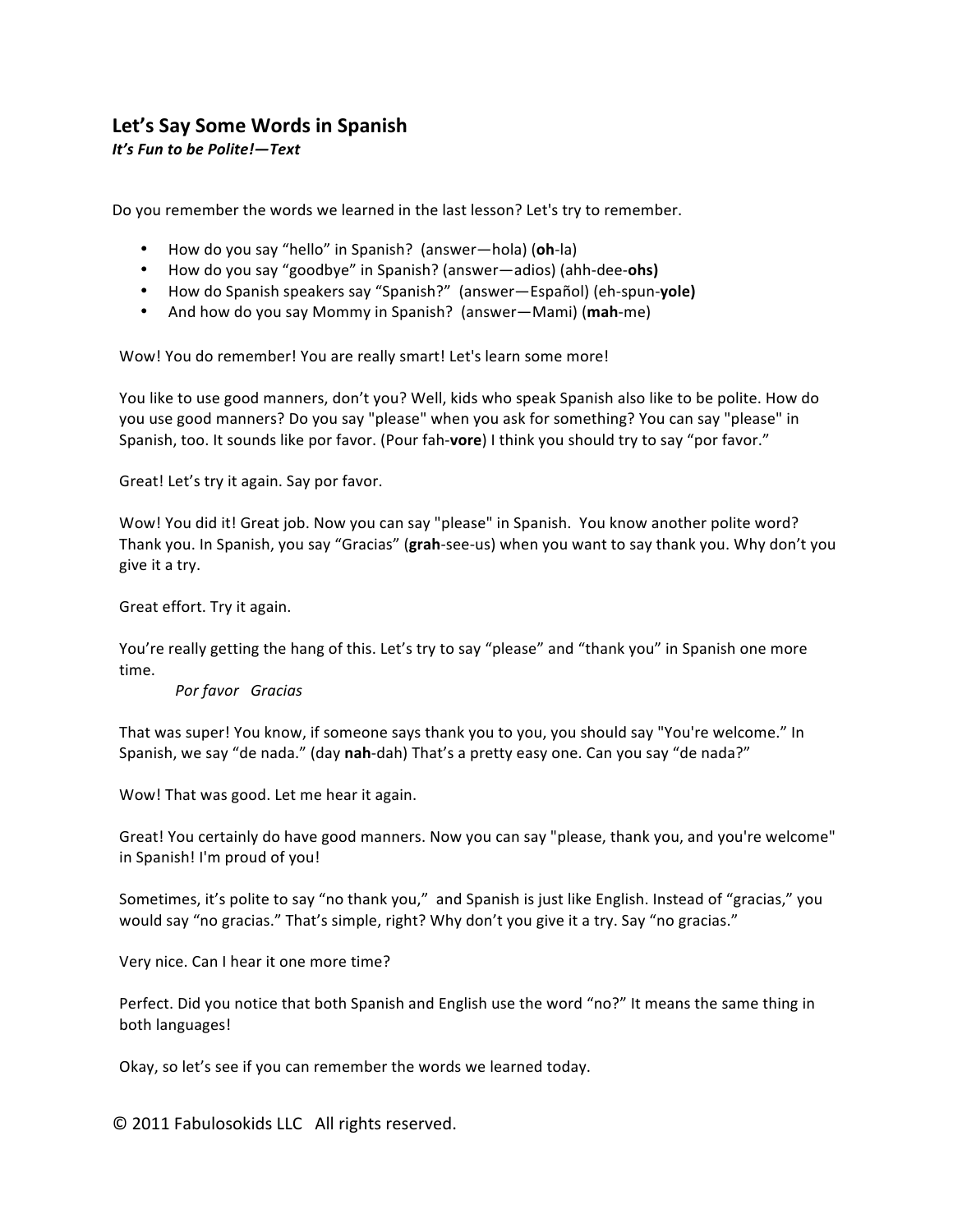- How do you say "please" in Spanish? (answer—Por favor) (Pour fah-vore)
- How do you say "thank you" in Spanish? (answer—gracias) (grah-see-us)
- How do Spanish speakers say "you're welcome?" (answer—de nada) (day nah-dah)
- And how do you say "no thank you" in Spanish? (answer—no gracias) (no grah-see-us)

Wow! You really know a lot of words in Spanish. Now, the next time your Mommy does something nice for you, you can thank her in Spanish! How do you think you would say that? That's right, "Gracias Mami!"

Excellent! It's fun to learn Spanish, isn't it? We'll learn some more together on another day. Until then, Gracias for being with us, and adios until next time!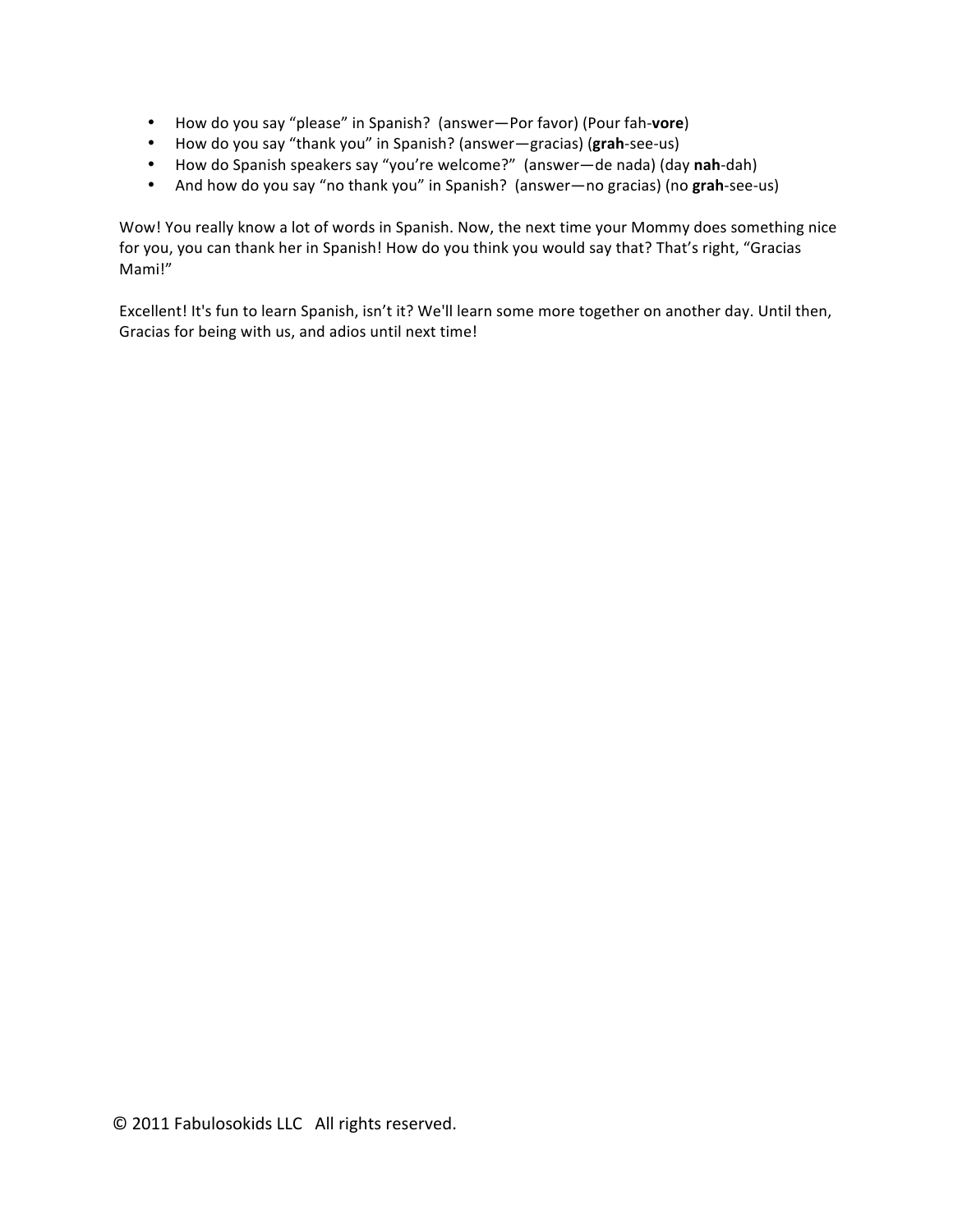## Let's Say Some Words in Spanish

*It's Fun to be Polite-Script* 

| Jade   | Hi! I'm Jade. This is my friend Miguel. He's bilingual. That means that he speaks<br>Spanish and English!                                                                                              |
|--------|--------------------------------------------------------------------------------------------------------------------------------------------------------------------------------------------------------|
| Miguel | Hola!                                                                                                                                                                                                  |
| Jade   | Do you remember the words we learned in the last lesson? Let's try to remember. Miguel<br>is going to say some words, and you try to say them out loud in English, okay?                               |
| Miguel | Hola<br>Adios<br>Español<br>Mami                                                                                                                                                                       |
| Jade   | Do you remember them? Try to say them with Miguel<br>You can say hello in Spanish                                                                                                                      |
| Miguel | Hola                                                                                                                                                                                                   |
| Jade   | You can say godbye in Spanish                                                                                                                                                                          |
| Miguel | Adios                                                                                                                                                                                                  |
| Jade   | You can say Spanish in Spanish                                                                                                                                                                         |
| Miguel | Español                                                                                                                                                                                                |
| Jade   | And you can say Mommy in Spanish                                                                                                                                                                       |
| Miguel | Mami                                                                                                                                                                                                   |
| Jade   | Wow! You do remember! You are really smart! Let's learn some more!<br>You like to use good manners, don't you? Well, kids who speak Spanish also like to be<br>polite. Don't they, Miguel?             |
| Miguel | Si                                                                                                                                                                                                     |
| Jade   | How do you use good manners? Do you say "please" when you ask for something? You<br>can say "please" in Spanish, too. Miguel, how do you say "please"?<br>© 2011 Fabulosokids LLC All rights reserved. |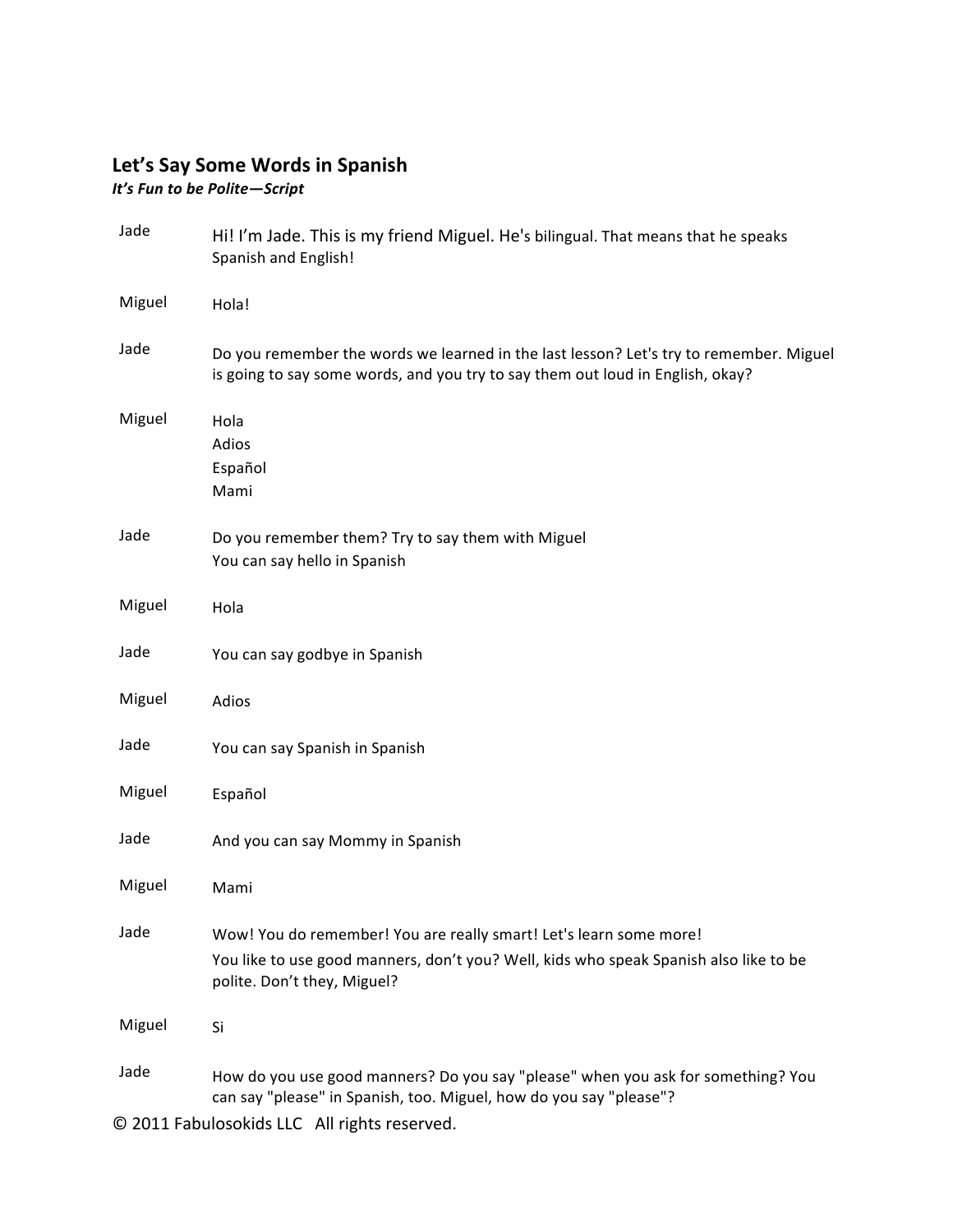| Miguel | Por favor                                                                                                                                                    |
|--------|--------------------------------------------------------------------------------------------------------------------------------------------------------------|
| Jade   | Listen to how Miguel says that word. It has a different sound in it than Englsih does.<br>Miguel, will you say it again please?                              |
| Miguel | Por favor                                                                                                                                                    |
| Jade   | I'll bet you can say that word too, just like Miguel said it. Give it a try.                                                                                 |
| Miguel | Por favor                                                                                                                                                    |
| Jade   | Wow! You did it! Great job. Now you can say "please" in Spanish.<br>You know another polite word? Thank you. Miguel, how do you say thank you en<br>Español? |
| Miguel | Gracias                                                                                                                                                      |
| Jade   | That's a cool word! Can you say it one more time please, Miguel?                                                                                             |
| Miguel | Gracias                                                                                                                                                      |
| Jade   | Would you like to try it too? Go ahead, give it a try.                                                                                                       |
| Miguel | Gracias                                                                                                                                                      |
| Jade   | That was very good! Let's try please and thank you again.                                                                                                    |
| Miguel | Por favor<br>Gracias                                                                                                                                         |
| Jade   | That was super! You know, if someone says thank you to you, you should say "You're<br>welcome." Miguel, how do you say "You're welcome" en Español?          |
| Miguel | De nada                                                                                                                                                      |
| Jade   | That's an easy one. Why don't you give it a try?                                                                                                             |
| Miguel | De nada                                                                                                                                                      |
| Jade   | So if someone said "gracias" to you, what would you say?                                                                                                     |

© 2011 Fabulosokids LLC All rights reserved.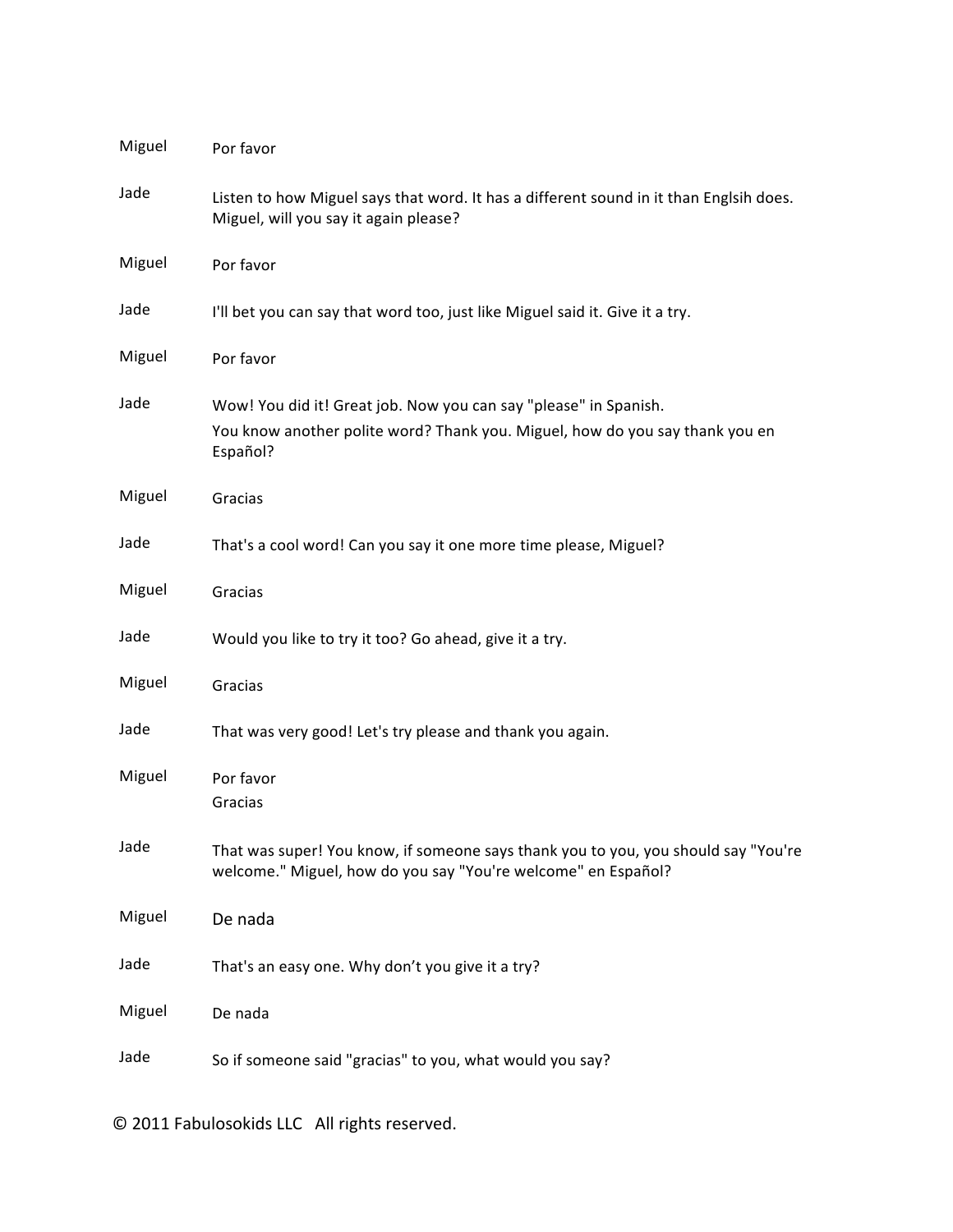| Miguel                                       | De nada                                                                                                                                                                                                                           |  |
|----------------------------------------------|-----------------------------------------------------------------------------------------------------------------------------------------------------------------------------------------------------------------------------------|--|
| Jade                                         | Great! You certainly do have good manners. Now you can say "please, thank you, and<br>you're welcome" en Español! I'm proud of you!                                                                                               |  |
| Miguel                                       | Excuse me, Jade?                                                                                                                                                                                                                  |  |
| Jade                                         | Yes Miguel?                                                                                                                                                                                                                       |  |
| Miguel                                       | Sometimes, it's polite to say "no thank you."                                                                                                                                                                                     |  |
| Jade                                         | You're right! How do you say that en Español?                                                                                                                                                                                     |  |
| Miguel                                       | No gracias                                                                                                                                                                                                                        |  |
| Jade                                         | Oh, just like English! You can say thank you, or no thank you! Listen.                                                                                                                                                            |  |
| Miguel                                       | Gracias. (pause) No gracias.                                                                                                                                                                                                      |  |
| Jade                                         | Why don't you try to say "no thank you" en Español?                                                                                                                                                                               |  |
| Miguel                                       | No gracias                                                                                                                                                                                                                        |  |
| Jade                                         | You are really getting good at speaking Spanish!<br>Did you notice that "no" is the same word in English and en Español? It justs sounds a<br>little different in Español. Listen to Miguel say "no" in english, then in Spanish. |  |
| Miguel                                       | No (english accent, pause)<br>No (Spanish accent)                                                                                                                                                                                 |  |
| Jade                                         | Why don't you try, too?                                                                                                                                                                                                           |  |
| Miguel                                       | No (english accent, pause)<br>No (Spanish accent)                                                                                                                                                                                 |  |
| Jade                                         | Very good. We've learned a lot today. Let's try to remember it all. Say the words out loud<br>if you remember them.<br>How do you say please en Español?                                                                          |  |
| Miguel                                       | Por favor                                                                                                                                                                                                                         |  |
| Jade                                         | And how do you say thank you?                                                                                                                                                                                                     |  |
| © 2011 Fabulosokids LLC All rights reserved. |                                                                                                                                                                                                                                   |  |